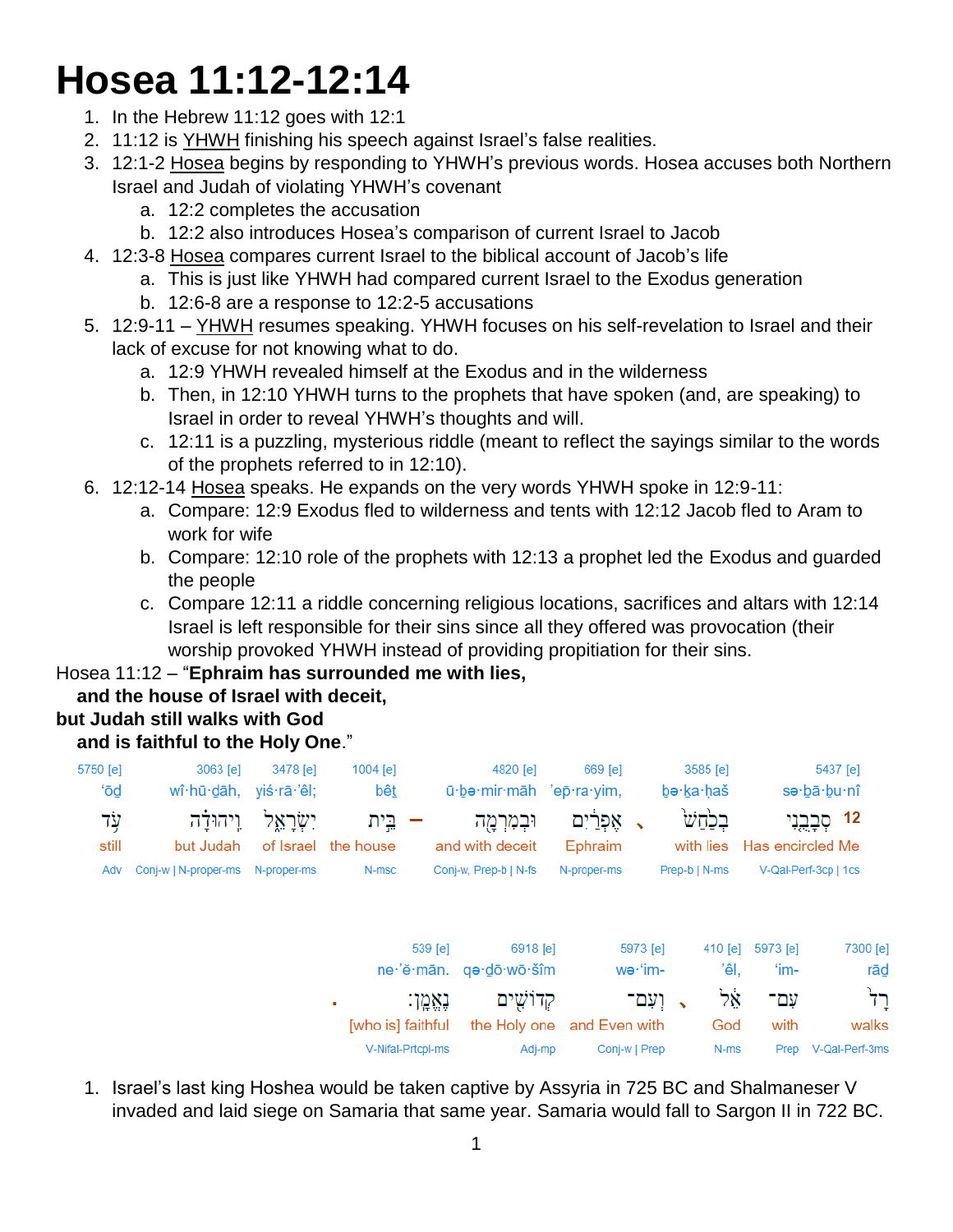- 2. The days of Hosea (760-710 BC) were some of Judah's better days of obedience as king Hezekiah (715-686 BC) was led by the prophet Isaiah (740-681 BC).
- 3. Israel has surrounded YHWH worship with "lies" or false realities and deceptive ideologies.
- 4. But, some translations are critical of Judah saying that Judah still walks with deity, which is el in Hebrew, the name of the high god in Canaanite worship (El is over Baal). Notice, if Judah was be faithful to YHWH, it would seem better to say Judah is still walking with YHWH, the covenant name of their God instead of saying "El".
- 5. Likewise, "the Holy One" may not be YHWH here, but the holy gods of Baal worship, which is all the local Baals.
- 6. Some translations:
	- a. NIV "Ephraim has surrounded me with lies, Israel with deceit. And Judah is unruly against God, even against the faithful Holy One."
	- b. NLT "Israel surrounds me with lies and deceit, but Judah still obeys God and is faithful to the Holy One."
	- c. NASB "Ephraim surrounds Me with lies And the house of Israel with deceit; Judah is also unruly against God, Even against the Holy One who is faithful."
	- d. KJ –" Ephraim compasseth me about with lies, and the house of Israel with deceit: but Judah yet ruleth with God, and is faithful with the saints."
	- e. Contemporary English Version "Israel is deceitful to me, their loyal and holy God; they surround me with lies, and Judah worships other gods."
	- f. Darby "Ephraim encompasseth me about with lies, and the house of Israel with deceit; but Judah yet walketh with God, and with the holy things of truth."
	- g. Orthodox Jewish Bible "Ephrayim compasseth Me about with kachash (lies), and Bais Yisroel with mirmar (deceit; but Yehudah still is unruly against El, and against Kadoshim (Holy One)"
	- h. Christian Standard Bible "Ephraim surrounds me with lies, the house of Israel, with deceit. Judah still wanders with God and is faithful to the holy ones."

Hosea 12:1 – "**Ephraim feeds on the wind and pursues the east wind all day long; they multiply falsehood and violence; they make a covenant with Assyria, and oil is carried to Egypt**."

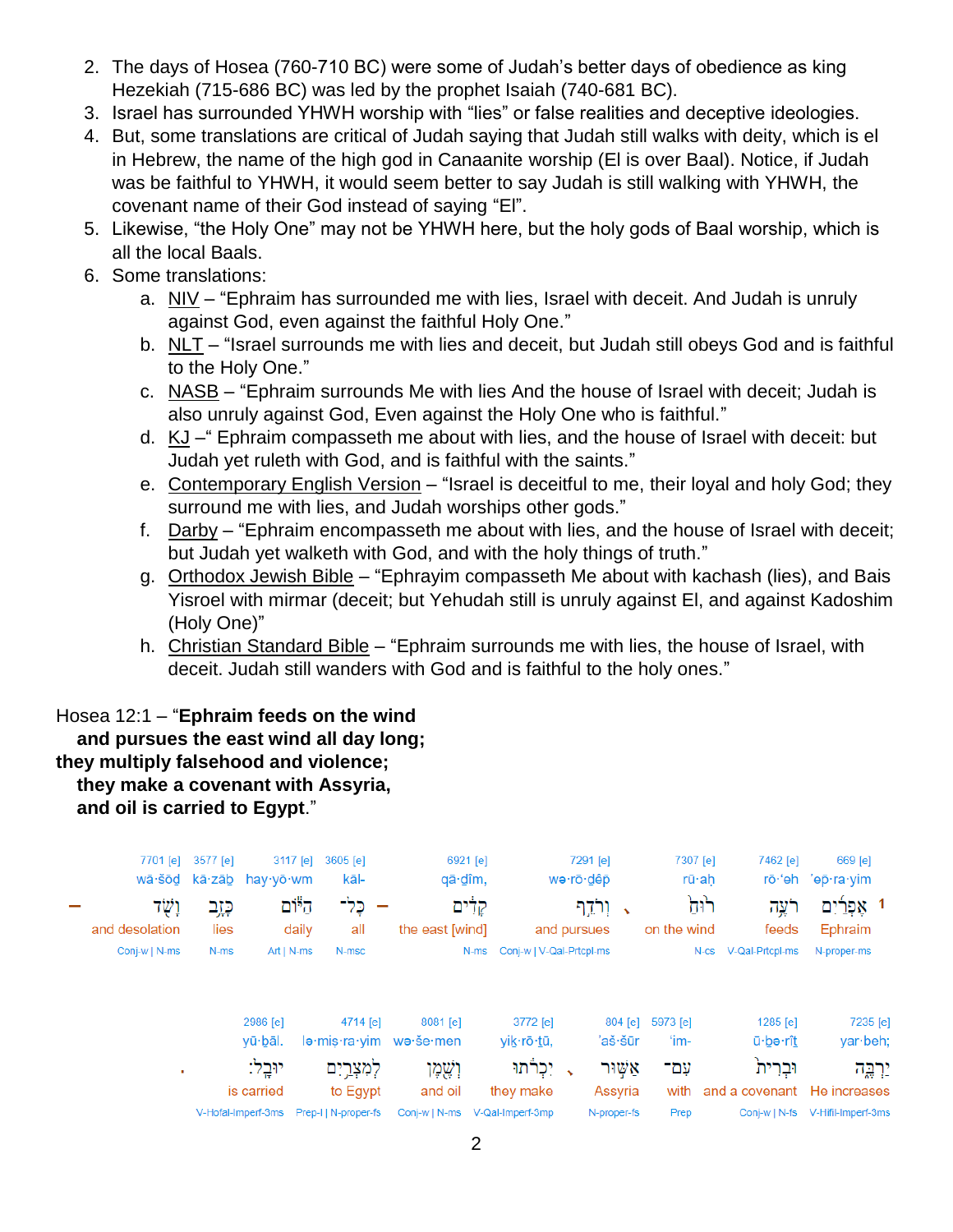- 1. "wind"
	- a. Refers to false philosophies and alternative realities created and embraced by Israel. This "wind" was sown as a seed into their culture, media and schools to grow into a whirlwind:

"For they sow the wind, and they shall reap the whirlwind. The standing grain has no heads; it shall yield no flour; if it were to yield, strangers would devour it." – Hosea 8:7

- b. Wind could refer to the character trait of those false philosophies and alternative realities in that the wind is:
	- i. elusive (you cannot catch it)
	- ii. represents emptiness
	- iii. endless and unknown
- 2. "feeds" *roeh*
	- a. The Hebrew word means "feed on" when used of cattle grazing. So, cattle graze.
	- b. The Hebrew word means "shepherd" when used in reference to humans. So, humans shepherd the cattle.
	- c. When this is compared to the next line in the verse "and pursue the east wind all day long", this becomes clearer that Israel is trying to shepherd the wind and end up chasing it endlessly with no productivity.
- 3. "East wind"
	- a. In Israel a west wind is a normal daily occurrence blowing in off the Mediterranean Sea, but an East wind is destructive called a sirocco.
	- b. James 1:11 uses "scorching wind" which is referring to the "east wind" or sirocco (from Arabic shark="east) which raises the temperature 15-20 degrees in a few hours. This is the destructive wind of the wilderness referred to in Job 1:19; Jer. 4:11; 13:24
	- c. Israel is trying to control something that is:
		- i. Impossible to control
		- ii. Elusive
		- iii. Destructive
	- d. Israel is playing with fire and will get burned.
- 4. The rest of the verse explains, again, what is going to be their destruction:
	- a. Their lack of integrity which leads to breaking covenants and lying
	- b. The fact they are trying to lie and deceive international powers greater than themselves: Assyria and Egypt.
	- c. This is almost the image of an adulterous wife (like Gomer; like Israel) trying to play both the wife and the adulterous.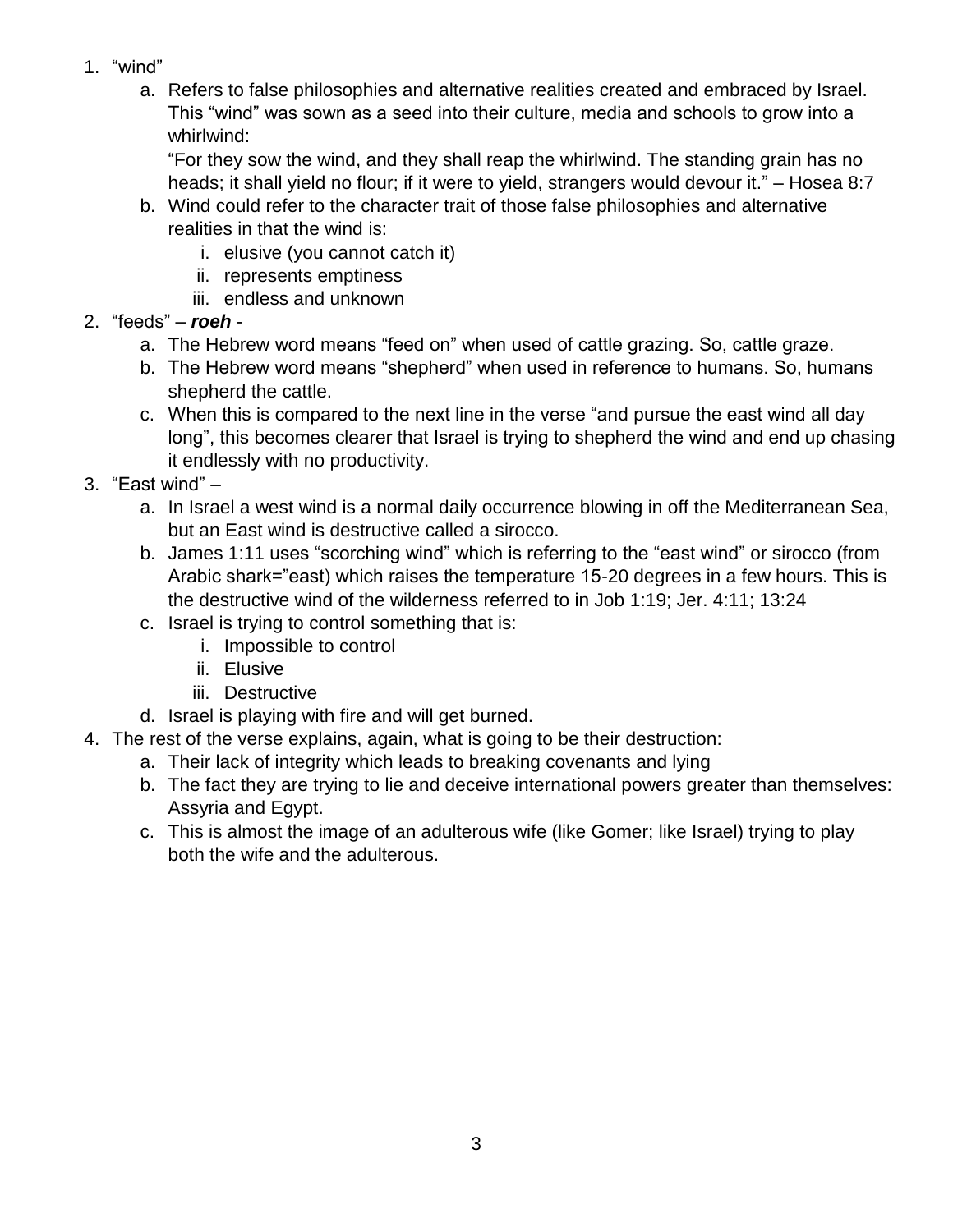# Hosea 12:2 – "**The Lord has an indictment against Judah and will punish Jacob according to his ways; he will repay him according to his deeds.**



- 1. Hosea began to speak in 12:1-2 and continues to speak through 12:3-8.
- 2. "Jacob" likely refers to all of Israel Northern Israel and Judah
- 3. Jacob was the ancestor of the 12 tribes in both Northern Israel and southern Judah.
- 4. These two nations are going to be held accountable for their sins.
- 5. The next two verses 12:3-4 recall historical events in Jacob's life:
	- a. Genesis 25:26 At birth he struggled with man (Esau)
	- b. In life he struggled with God:
		- i. Genesis 32:25-29 the angel at the Jabbok River on the way back from Aram
		- ii. Genesis 35:1-15 after Jacob had returned to the Promised Land God called him to worship at Bethel and fulfill his vow he had made in Genesis 28:10-22 (There Jacob had meet God at Bethel on the way to Aram.)

#### Hosea 12:3 – "**In the womb he took his brother by the heel, and in his manhood he strove with God**."

|                  | 430 [e] 854 [e] | 8280 [e]          | $202$ [e]                                        |                      | 251 [e] 853 [e] | 6117 [e]              | 990 [e]            |
|------------------|-----------------|-------------------|--------------------------------------------------|----------------------|-----------------|-----------------------|--------------------|
| 'ĕ∙lō∙hîm.       | 'et-            | śā·rāh            | ū·bə·'ō·w·nōw                                    | 'ā·hîw:              | 'et-            | $4a \cdot$ gab        | bab be ten         |
| אֵת־ אֱלֹהֵים: . |                 | <u>שׂר</u> דה     | וּבאוֹנוֹ                                        |                      | את־ אחיו        | → עֲקִב               | 3 בַּבֵשֶׁן        |
| God              |                 | with he struggled | and in his strength his brother                  |                      |                 | - He took by the heel | In the womb        |
| N-mp             |                 |                   | Prep V-Qal-Perf-3ms Conj-w, Prep-b   N-msc   3ms | N-msc   3ms  DirObjM |                 | V-Qal-Perf-3ms        | Prep-b, Art   N-fs |

- 1. Jacob's struggle to receive the blessing began in the womb.
	- a. God's will was that the younger would be blessed (Genesis 25:22-26)
	- b. Jacob legally attained from Esau (Genesis 25:29-34)
	- c. Jacob deceives Isaac for the blessing (Genesis 27)
- 2. Jacob wrestled with the angel (angel of the Lord, God) and demanded a blessing and his name was changed (Genesis 32)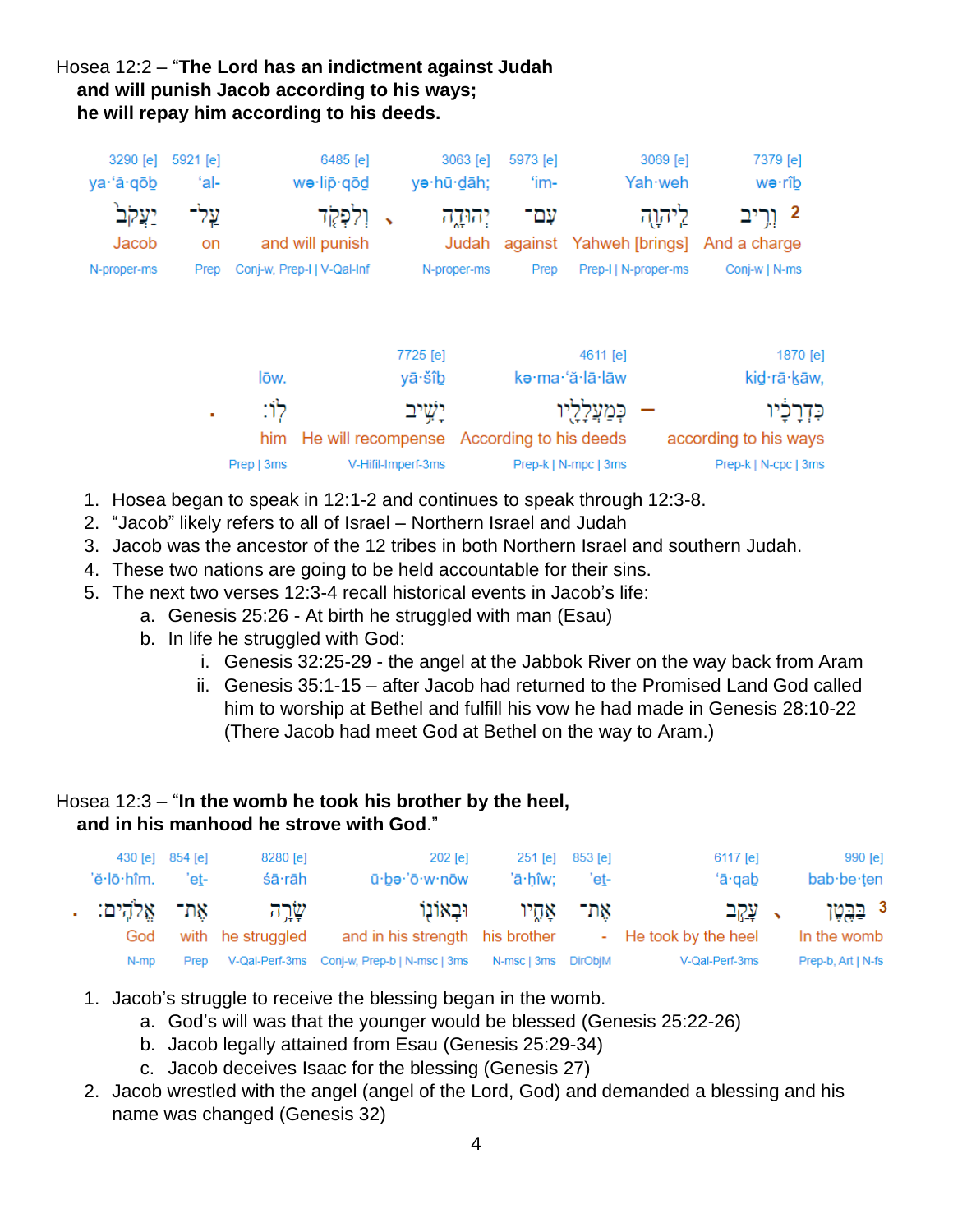# Hosea 12: 4 – "**He strove with the angel and prevailed;**

 **he wept and sought his favor.**

#### **He met God at Bethel,**

 **and there God spoke with us**—"

| 2603 [e]<br>way yit han nen-        | 1058 [e]<br>bā·kāh                              |                                           | 3201 [e]<br>way yu kāl,   | 4397 [e]<br>mal· <sub>āk</sub>                       | 413 [e]<br>'el- |                                     |                       | 7786 [e]<br>wāy∙yā∙śar         |
|-------------------------------------|-------------------------------------------------|-------------------------------------------|---------------------------|------------------------------------------------------|-----------------|-------------------------------------|-----------------------|--------------------------------|
| <u>ויתחנו־</u><br>and sought favor  | בְּכֻה<br>$\mathbf{v}$<br>He wept               |                                           | וַיָּכָל<br>and prevailed | מַלְאָדֹ<br>the Angel                                | אָל־<br>with    |                                     | וישו                  | 4<br>And Yes he struggled      |
| Conj-w   V-Hitpael-ConsecImperf-3ms | V-Qal-Perf-3ms                                  | Conj-w   V-Qal-ConsecImperf-3ms           |                           | N-ms                                                 | Prep            | Conj-w   V-Qal-Consecimperf-3ms     |                       |                                |
|                                     | 5973 [e]<br>'im·mā·nū.                          | 1696 $[e]$<br>yə dab bêr                  | 8033 [e]<br>wə∙šām        | yim·sā·'en·nū,                                       | 4672 [e]        | 1008 [e]<br>'êl                     | bêt-                  | lōw;                           |
|                                     | עִמְנוּ:<br>$\mathbf{r}$<br>to us<br>Prep   1cp | יִדַבְּר<br>He spoke<br>V-Piel-Imperf-3ms | וְשֶׁם<br>and there       | He found Him<br>Conj-w   Adv V-Qal-Imperf-3ms   3mse | יִמְצָאָנוּ     | אל"<br><b>Bethel</b><br>N-proper-fs | בֵית־<br>[in]<br>Prep | לְוֹ<br>from Him<br>Prep   3ms |

- 1. Hosea provides more details and insight into Jacob's struggle with God
- 2. This example is either negative or positive:
	- a. Negative: Current Israel is difficult and stubborn forcing their own will. They will be punished.
	- b. Positive: Current Israel is NOT seeking the blessing and birthright of the Abrahmic Covenant like Jacob was. It was God's will to bless Israel. Jacob pursued that blessing from the womb and throughout his life. Current Israel is not interested in pursuing YHWH or his blessing. They will be punished.
- 3. At the Jabbok River Jacob could not be overcome by the angel (God) because Jacob desired the blessing so intensely. In fact, Jacob even wept and begged for the blessing.
- 4. Then, Jacob returned to Bethel after 20 years (Genesis 31:38) and fulfilled his vow at Bethel that he had previously made at Bethel.
	- a. Jacob makes a vow at Bethel on the way to Paddan-Aram Genesis 28:20-22
	- b. Jacob fulfills his vow at Bethel after more than 20 years and the Lord blesses him in Genesis 35 at Bethel:

"After Jacob returned from Paddan Aram, God appeared to him again and blessed him. God said to him, "Your name is Jacob, but you will no longer be called Jacob; your name will be Israel." So he named him Israel. And God said to him, "I am God Almighty (Hebrew *El-Shaddai)*; be fruitful and increase in number. A nation and a community of nations will come from you, and kings will be among your descendants. The land I gave to Abraham and Isaac I also give to you, and I will give this land to your descendants after you." Then God went up from him at the place where he had talked with him. Jacob set up a stone pillar at the place where God had talked with him, and he poured out a drink offering on it; he also poured oil on it. Jacob called the place where God had talked with him Bethel."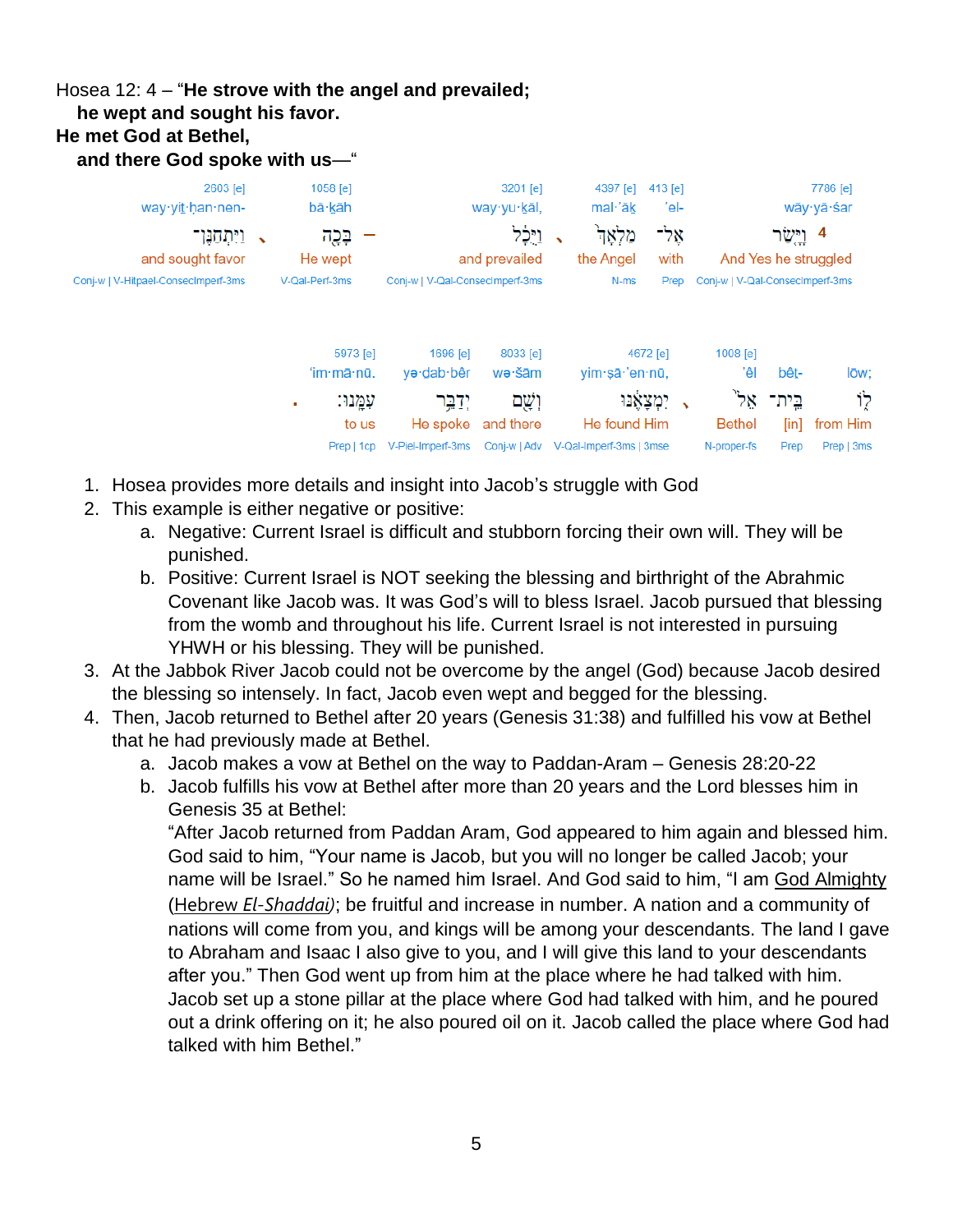#### Hosea 12:5 – "**the Lord, the God of hosts, the Lord is his memorial name**:"

|            | 2143 [e]<br>zik·rōw.             | 3068 [e]<br>Yah·weh | 6635 [e]<br>has sa bā 'ō wt; 'ĕ lō hê | 430 [e] | 3068 [e]<br>Yah weh                                     |
|------------|----------------------------------|---------------------|---------------------------------------|---------|---------------------------------------------------------|
| <b>COL</b> | His memorable [name] Yahweh [is] | – יִהוַה - זִכְרוֹ: | of hosts                              |         | 5 וַיִּהְוַה אֱלֹהֵי הַצְּבָאֶוֹת<br>God That is Yahweh |
|            | N-msc   3ms                      | N-proper-ms         | Art   N-cp                            |         | N-mpc Conj-w   N-proper-ms                              |

- 1. "YHWH, eloheem of hosts, YHWH memorial"
	- a. Eloheem = God
	- b. Hosts  $=$  army, war
	- c. Memorial = remembrance, memory, renown, name
- 2. The God that Jacob sought and found and was blessed by is the same God that current Israel is to be seeking.
	- a. He is the same God.
	- b. He is the God of all the spiritual forces
	- c. He can do for current Israel what he did and promised he'd do for Jacob and his descendents

#### Hosea 12:6 – " '**So you, by the help of your God, return, hold fast to love and justice, and wait continually for your God**.' "

| 8104 [e]<br>šə∙mōr, | 4941 [e]<br>ū·miš·pāt he·sed | 2617 [e] | 7725 [e]<br>tā·šūb; | 430 [e]<br>bê lō he kā                | 859 [e]<br>we·'at·tāh |
|---------------------|------------------------------|----------|---------------------|---------------------------------------|-----------------------|
| ג שמר               | ומשפט                        | חסד      | , תַשִּׁוּב         | באלהיד                                | 6 וְאַחֲה             |
| Observe             | and justice                  | mercy    | return              | by [the help of] your God             | So you                |
| V-Qal-Imp-ms        | Coni-w   N-ms                | N-ms     | V-Qal-Imperf-2ms    | Prep-b   N-mpc   2ms Conj-w   Pro-2ms |                       |

| 6960 [e]               |      | 8548 [e] 430 [e] 413 [e]   |             |  |
|------------------------|------|----------------------------|-------------|--|
| wə·qaw·wêh             | 'el- | tā·mîd. 'ĕ·lō·he·kā        |             |  |
| וְקַוָּה               |      | אַל־ אַלֹּהֵיִךְ תַּמִידִ: |             |  |
| and wait               | on   | your God                   | continually |  |
| Conj-w   V-Piel-Imp-ms | Prep | N-mpc   2ms                | Adv         |  |

- 1. Because of the previous history Israel should return to YHWH
- 2. "By the help of your God" indicates that only if God helps them will they be able to.
	- a. God wants them to return to him, just like God wanted Jacob to receive the blessing and birthright.
	- b. God is able. God wants to help them. Now, they have to be like Jacob and seek it.
	- c. Thus, "seek the Lord with all your heart" concept: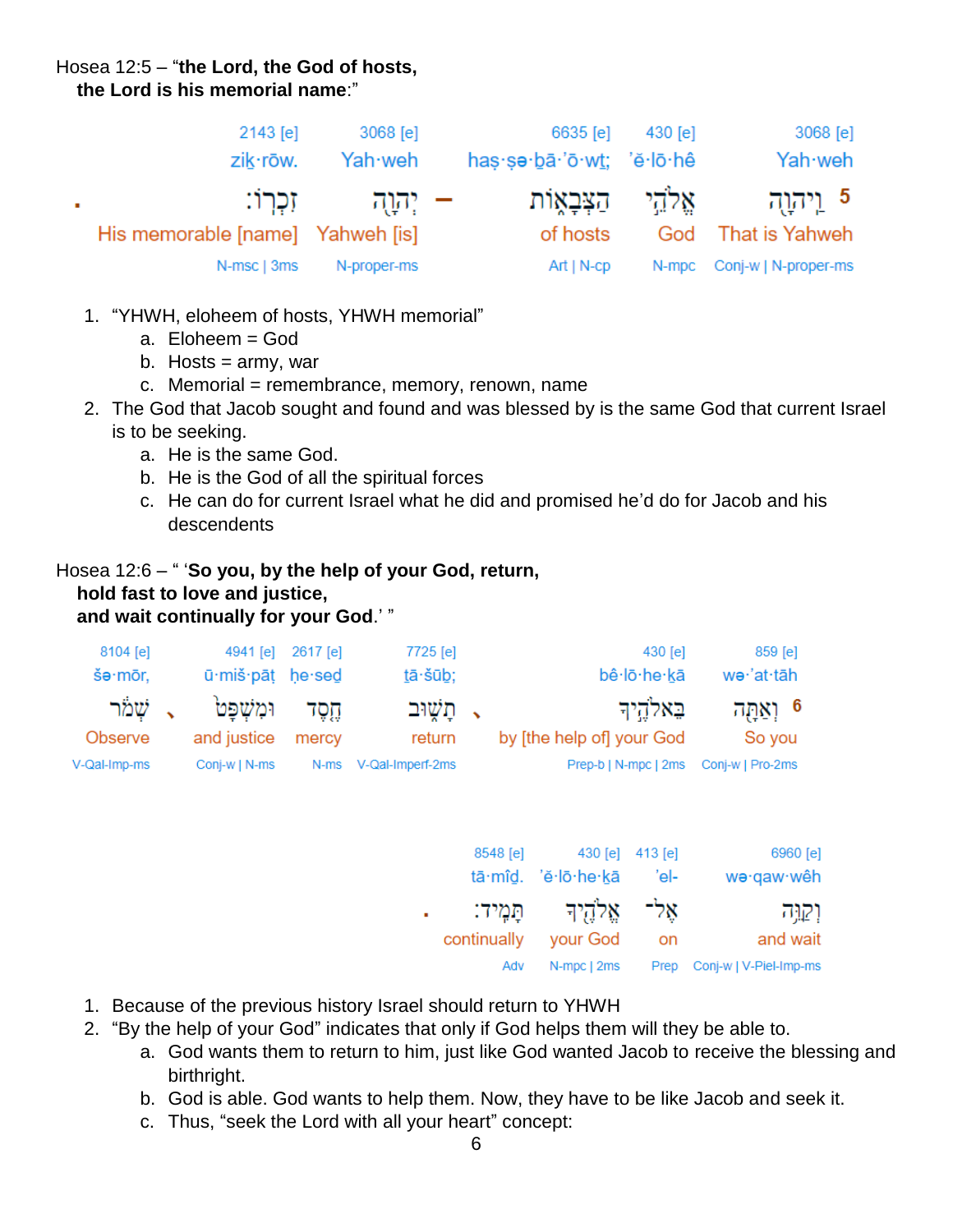- i. Deuteronomy 4:29 "But if from there you seek the LORD your God, you will find him if you seek him with all your heart and with all your soul."
- ii. Jeremiah 29:13 "You will seek me and find me when you seek me with all your heart."
- iii. Matthew 7:7 "Ask and it will be given to you; seek and you will find; knock and the door will be opened to you."
- iv. Acts 17:27 "God did this so that they would seek him and perhaps reach out for him and find him, though he is not far from any one of us."

#### Hosea 12:7 – "**A merchant, in whose hands are false balances, he loves to oppress**."

|    | $157$ [e]<br>'ā·hêb. | 6231 [e]                          | 4820 [e]<br>la·'ă·šōq mir·māh | 3976 [e]<br>mō∙zə∙nê              | $3027$ [e]<br>bə∙yā∙dōw | 3667 [e]<br>kə·na·'an, |
|----|----------------------|-----------------------------------|-------------------------------|-----------------------------------|-------------------------|------------------------|
| ×. | אֲהֵב:               |                                   | מִרְמָה לַעֲשָׁק              | – מאזַבֵּי                        | ּי בִּיָדֵוֹ            | 7 כִּנֹעו              |
|    | He loves             |                                   |                               | to oppress Deceitful scales [are] | in his hand             | Canaan                 |
|    |                      | V-Qal-Perf-3ms Prep-I   V-Qal-Inf | $N-fs$                        | N-mdc                             | Prep-b   N-fsc   3ms    | N-proper-ms            |

- 1. "Merchant" is literally *Canaan* (Hb) refers to a people as merchants.
- 2. Now Hosea reveals why Israel and Judah will NOT SEEK the Lord with ALL their hearts:
	- a. They are merchants
	- b. They love money
	- c. They use deceitful scales when measuring their products
	- d. They oppress people for the sake of financial gain

#### Hosea 12:8 – "**Ephraim has said, "Ah, but I am rich; I have found wealth for myself; in all my labors they cannot find in me iniquity or sin**."

| 202 [e]<br>'ō·wn |              | 4672 [e]<br>mā·șā·tî |          | 6238 [e]<br>'ā·šar·tî,           | $389$ [e]<br>'ak | 669 [e]<br>'ep̄·ra·yim, |                                 |            | 559 [e]<br>way · yō · mer |
|------------------|--------------|----------------------|----------|----------------------------------|------------------|-------------------------|---------------------------------|------------|---------------------------|
| אָון<br>wealth   | I have found | מָצָאתִי             |          | תי'<br>I have become rich surely | ٦Ν               | אפרים<br>Ephraim        |                                 |            | 8 וַיְאמֶר<br>And said    |
| N-ms             |              | V-Qal-Perf-1cs       |          | V-Qal-Perf-1cs                   | Adv              | N-proper-ms             | Conj-w   V-Qal-ConsecImperf-3ms |            |                           |
|                  | 2399 [e]     | $834$ [e]            | 5771 [e] |                                  | 4672 [e]         | 3808 [e]                | 3018 [e]                        | 3605 [e]   |                           |
|                  | hêt.         | 'ă·šer-              | 'ā∙wōn   | lî                               | yim·se·'ū-       | lō                      | yə·ğî·'ay                       | kāl-       | lî;                       |
| ٠                | חֵטְא:       | אַשר                 | עָוֹן    | לי                               | יִמְצָאוּ־       | לא                      | יגישַי                          | כל־        | לי                        |
|                  | sin          | that $[$ is]         | iniquity | in me                            | they shall find  | no                      | my labors                       | $[ln]$ all | for myself                |
|                  | $N$ -ms      | Pro-r                | $N-cs$   | Prep   1cs                       | V-Qal-Imperf-3mp | Adv-NegPrt              | N-mpc   1cs                     | N-msc      | Prep   1cs                |

- 1. Israel and Judah are confident of their wealth. They do not rely on the Lord, but on their own plans, methods and production.
	- a. "I am rich"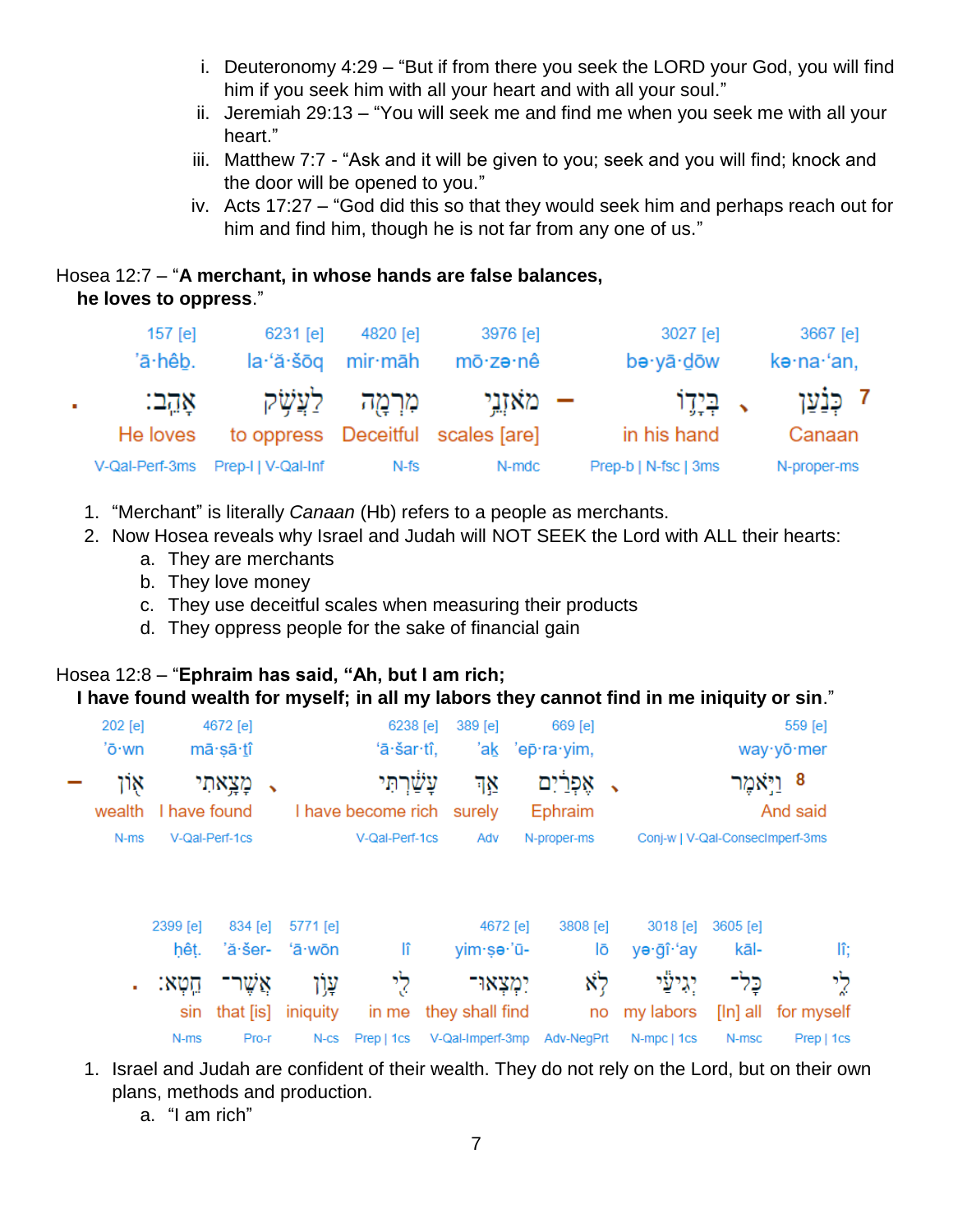- b. "I have found wealth for myself"
- c. "There is no sin or iniquity in my work"
	- i. "labor" means "toil" or "product"
	- ii. "iniquity" *avon* "guilt", "punishment"
	- iii. "sin" *chet* "sin", "to miss", "to go wrong"
	- iv. or, "There is no punishment or guilt for the ways I've gone wrong or have missed the target of righteousness and justice in my toil or the product I bring to the market.
- 2. This ends Hosea words that began in 12:1. Next YHWH speaks for 3 verses: 12:9-11.

#### Hosea 12:9 – "**I am the Lord your God from the land of Egypt; I will again make you dwell in tents, as in the days of the appointed feast**."

|                                | 3427 [e] 5750 [e] | 4714 [e]    | 776 [e]                                            | 430 [e] | 3068 [e] | 595 [e]                                        |
|--------------------------------|-------------------|-------------|----------------------------------------------------|---------|----------|------------------------------------------------|
| 'ō·wō·šî·bə·kā 'ōd miş·rā·yim; |                   |             |                                                    |         |          | mê 'e res 'ĕ lō he kā Yah weh we 'ā nō kî      |
| ּעֵׂד אוֹשֵׁיבְדֵּ             |                   | מצְרֵיִם    |                                                    |         |          | 9 ואַנֹכֵי יִהוֵה אֵלֹהֵידִּ מֵאֵרֵץ           |
| I will make you dwell          |                   |             | again of Egypt Ever since the land your God Yahweh |         |          | But I [am]                                     |
| V-Hifil-Imperf-1cs   2ms       | Adv               | N-proper-fs | Prep-m   N-fsc                                     |         |          | N-mpc   2ms    N-proper-ms    Conj-w   Pro-1cs |

| $168$ [e]     | 3117 [e]       | 4150 [e]                              |  |
|---------------|----------------|---------------------------------------|--|
| bā·'o·hā·lîm  | kî∙mê          | mō·w·'êd.                             |  |
| בְאֲהָלִים    | ּי כִּימֵי     | מוֹעֵד:                               |  |
| in tents      |                | of the appointed feast as in the days |  |
| Prep-b   N-mp | Prep-k   N-mpc | N-ms                                  |  |

- 1. YHWH begins to speak:
	- a. His words announcing the punishment (12:9)
	- b. His having fulfilled his responsibilities to reveal his plans and intentions to the people (12:10)
	- c. Israel is solely responsible for their own downfall (12:11) even by their own admission as seen in 12:8.
- 2. They came from Egypt with God, but he will send them back to a life of roaming and living in tents.
- 3. Instead of living in their wealth they will live in tents like they do during the Feast of Tabernacles when they are to remember the days they lived in the wilderness.
- 4. The Feast of Tabernacles:
	- a. Was a time of remembering the wilderness and God's provision during a very difficult time.
	- b. Was a time when Israel did not have a land
	- c. Is going to come again in real time in their very near future when they would:
		- i. Again, be without a land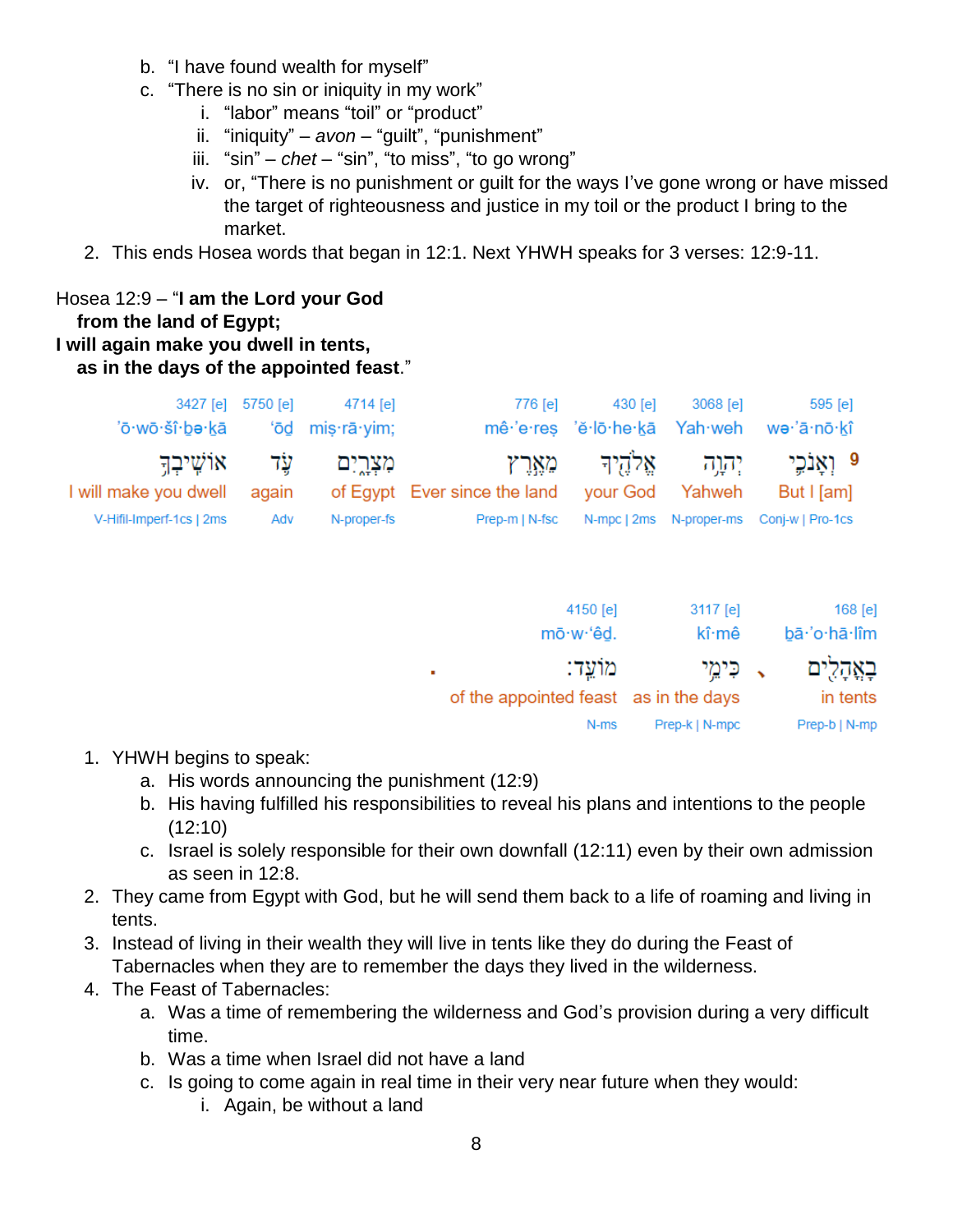- ii. Live in tents
- iii. But, be provided for by the Lord who would care for them and eventually restore them from this very difficult time that was yet in their very near future.
- iv. It would no longer be a holiday to celebrate, but a real life experience.
- v. The true fulfillment and celebration of the Feast of Tabernacles was yet in Israel's very distant future when they would dwell in the Land with their Messiah.

# Hosea 12:10 – "**I spoke to the prophets;**

#### **it was I who multiplied visions,**

# **and through the prophets gave parables**."

| 7235 [e]<br>hir bê tî;        |                          | 2377 [e]<br>hā·zō·wn | 595 [e]<br>wə·'ā·nō·kî |   |                   | 5030 [e]<br>han no bî m,     | 5921 [e]<br>'al- | 1696 [e]<br>we·dib·bar·tî                |
|-------------------------------|--------------------------|----------------------|------------------------|---|-------------------|------------------------------|------------------|------------------------------------------|
| הַרְבֵיתִי<br>have multiplied | $\overline{\phantom{a}}$ | קזָון<br>visions     | וְאָוֹכִי<br>and I     | ↖ |                   | הַנְּבִיאִים<br>the prophets | על־<br>by        | וֹנְבָּרְתַּי<br>10<br>And I have spoken |
| V-Hifil-Perf-1cs              |                          | N-ms                 | Conj-w   Pro-1cs       |   |                   | Art   N-mp                   | Prep             | Conj-w   V-Piel-ConjPerf-1cs             |
|                               |                          |                      |                        |   | 1819 [e]          |                              | 5030 [e]         | 3027 [e]                                 |
|                               |                          |                      |                        |   | 'ă·dam·meh.       |                              | han·ne·bî·'îm    | ū·be·yad                                 |
|                               |                          | ↖                    |                        |   | אַדַמֵּה:         | ٠                            | הַנְּבִיאִים     | וּבְיָד                                  |
|                               |                          |                      | I have given symbols   |   |                   |                              | of the prophets  | and through the witness                  |
|                               |                          |                      |                        |   | V-Piel-Imperf-1cs |                              | Art   $N$ -mp    | Conj-w, Prep-b   N-fsc                   |

- 1. Here God makes it clear he had revealed his plan and intentions through the prophets. YWHW was not to blame for Israel and Judah's ignorance and lack of knowledge.
- 2. The prophetic role was given to the prophets and the people with:
	- a. Visions
	- b. Parables
- 3. Hosea, the one writing this book, was one of the many prophets.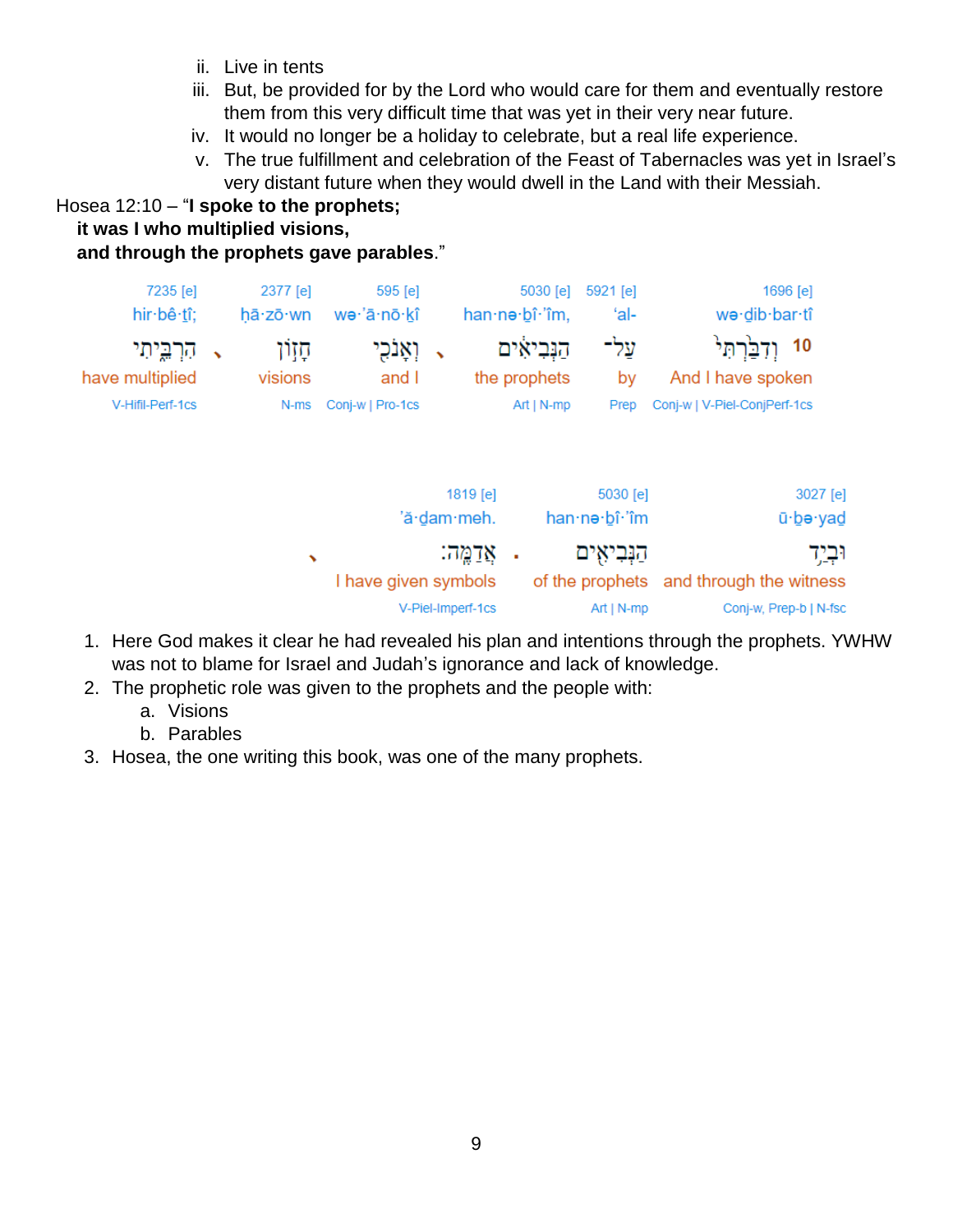Hosea 12:11 – "**If there is iniquity in Gilead, they shall surely come to nothing: in Gilgal they sacrifice bulls; their altars also are like stone heaps on the furrows of the field**."



- 1. Gilead is on the east of the Jordan and Gilgal is on the west. So, the whole land, and both nations were guilty.
- 2. These holy sites were places of corruption. Bulls were being sacrificed at the wrong place
- 3. The people and their altars would come to nothing and become stone heaps in a plowed field.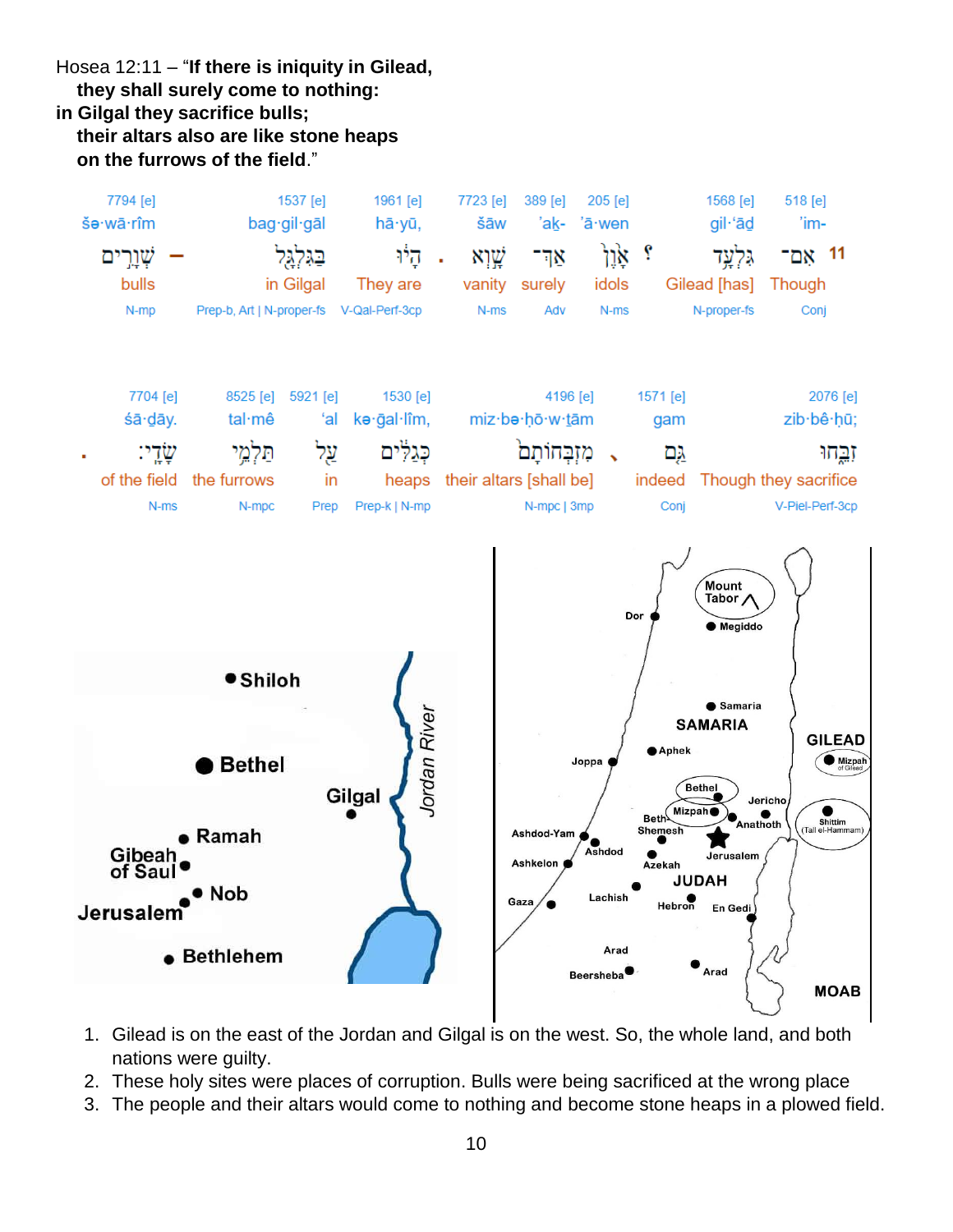# Hosea 12:12 – "**Jacob fled to the land of Aram; there Israel served for a wife, and for a wife he guarded sheep**."

| 3478 [e]<br>yiś·rā·'êl                               | 5647 [e]<br>way·ya·'ă·bod                                        | 758 [e]<br>'ă∙rām;   | 7704 [e]                         | 3290 [e]<br>śe·dêh ya·'ă·qōb          | 1272 [e]<br>way∙yib∙raḥ                                             |
|------------------------------------------------------|------------------------------------------------------------------|----------------------|----------------------------------|---------------------------------------|---------------------------------------------------------------------|
| ישׂראל" <sub>.</sub><br><b>Israel</b><br>N-proper-ms | , <u>ויע</u> בד<br>and served<br>Conj-w   V-Qal-ConsecImperf-3ms | אַרַם<br>N-proper-fs | שְדֵה<br>of Syria to the country | יַעֲקִב<br>Jacob<br>N-msc N-proper-ms | 12 <u>ויִּבְר</u> ְה<br>And fled<br>Conj-w   V-Qal-ConsecImperf-3ms |

| 802 [e]<br>be·'iš·šāh, | 802 [e]<br>ū·be·'iš·šāh | 8104 [e]<br>šā mār. |              |
|------------------------|-------------------------|---------------------|--------------|
| באשה                   | , וּבְאָשֶׁה            | שָׁמֶר:             | $\mathbf{r}$ |
| for a spouse           | and for a wife          | he tended [sheep]   |              |
| Prep-b   N-fs          | Conj-w, Prep-b   N-fs   | V-Qal-Perf-3ms      |              |

- 1. Hosea speaks again. Explaining or sharing insight concerning what YHWH had meant in the last three verses.
- 2. Jacob had left the Promised Land, labored hard and was treated unfairly for a wife. But, even at that place Jacob served, was useful and ultimately blessed by the Lord.
- 3. The same will now be true again for Israel:
	- a. They will leave the Promised Land
	- b. They will labor and be mistreated
	- c. They will serve and be useful
	- d. They will be blessed by the same God that blessed Jacob

#### Hosea 12:13 – "**By a prophet the Lord brought Israel up from Egypt, and by a prophet he was guarded**."

|           | 8104 [e]<br>niš·mār.              | 5030 [e]              | 4714 [e]<br>ū·be·nā·bî mim·mis·rā·yim; yiś·rā·'êl                     | 3478 [e] 853 [e] | 3068 [e]<br>'et- Yah·weh | 5927 [e]<br>he 'ĕ lāh | 5030 [e]<br>ū∙bə∙nā∙bî   |
|-----------|-----------------------------------|-----------------------|-----------------------------------------------------------------------|------------------|--------------------------|-----------------------|--------------------------|
| $\sim 10$ | ּנִשְׁמַר:                        | וּבְנָבִיא            | אֵת־ יִשְׂרַאֵל מִמְּצָרֵיִם                                          |                  | יהוה                     | הֶעֱלֶה               | 13 וּבְנַבְיֹא           |
|           | he was preserved and by a prophet |                       | out of Egypt                                                          | Israel           | - Yahweh                 |                       | brought And by a prophet |
|           | V-Nifal-Perf-3ms                  | Coni-w. Prep-b   N-ms | Prep-m   N-proper-fs N-proper-ms DirObjM N-proper-ms V-Hifil-Perf-3ms |                  |                          |                       | Conj-w, Prep-b   N-ms    |

- 1. The prophets:
	- a. Moses was a prophet that led Israel out of Egypt to the Promised Land and guarded Israel in the wilderness
	- b. Israel will again be guarded by the prophets (Word of God revealed to them) and someday return to the Promised Land being led by the prophets, and, ultimately, the Prophet like Moses.